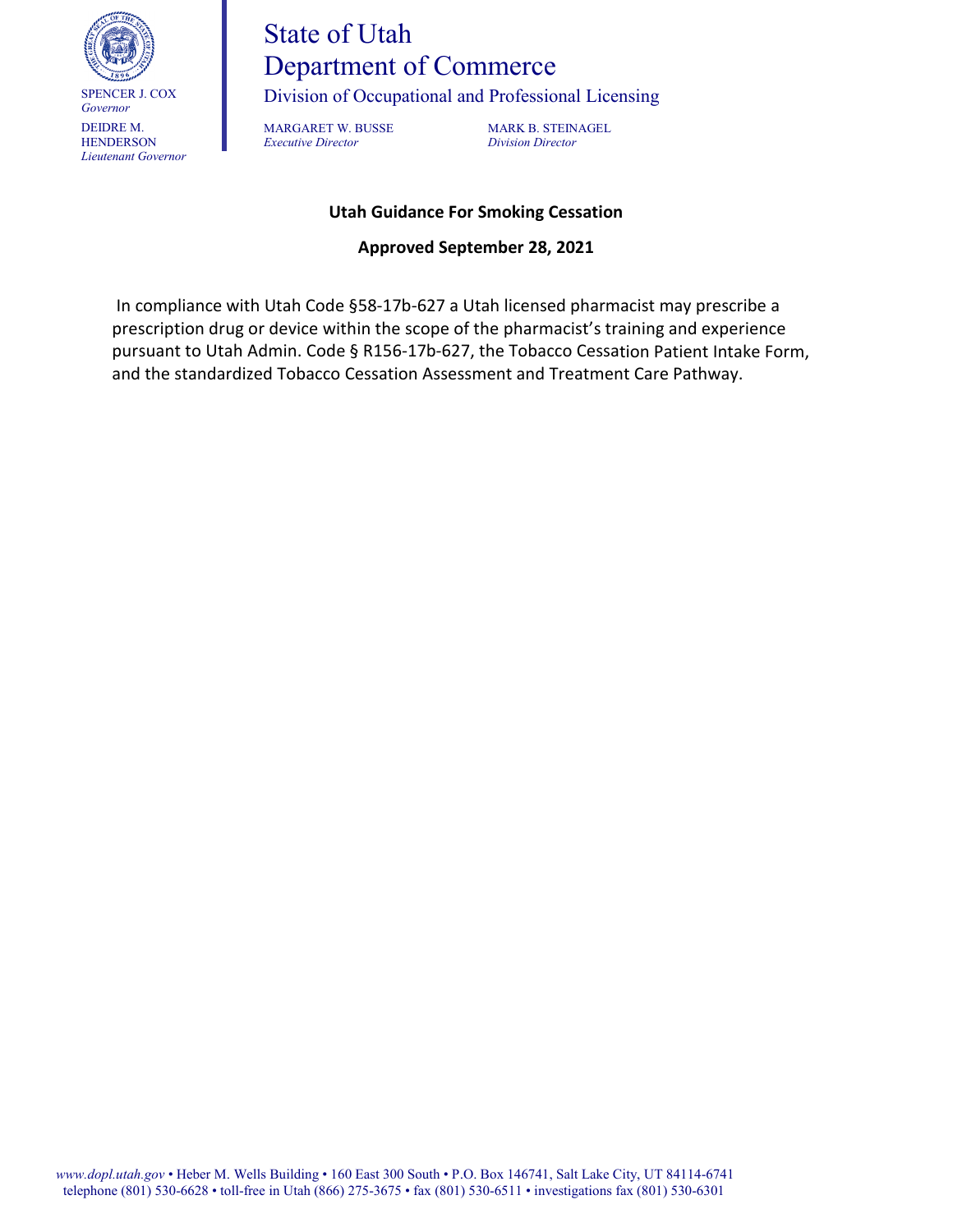## **Tobacco Cessation Self-Screening Patient Intake Form**

|                    | Today's BP_______/_________mmHg                                                                                                                                            |                                                                                                                      |                            |  |
|--------------------|----------------------------------------------------------------------------------------------------------------------------------------------------------------------------|----------------------------------------------------------------------------------------------------------------------|----------------------------|--|
|                    |                                                                                                                                                                            |                                                                                                                      |                            |  |
|                    |                                                                                                                                                                            |                                                                                                                      |                            |  |
|                    | List of medicine you take                                                                                                                                                  |                                                                                                                      |                            |  |
|                    | <u> 1989 - Johann Stoff, amerikansk politiker (d. 1989)</u>                                                                                                                |                                                                                                                      |                            |  |
|                    | Any food allergies (ex. menthol/soy)                                                                                                                                       |                                                                                                                      |                            |  |
|                    |                                                                                                                                                                            |                                                                                                                      |                            |  |
|                    |                                                                                                                                                                            |                                                                                                                      |                            |  |
|                    | Have you tried quitting smoking in the past? If so, please describe _______________________________                                                                        |                                                                                                                      |                            |  |
|                    | What best describes how you have tried to stop smoking in the past?                                                                                                        |                                                                                                                      |                            |  |
| □ "Cold turkey"    |                                                                                                                                                                            |                                                                                                                      |                            |  |
|                    | $\Box$ Tapering or slowly reducing the number of cigarettes you smoke a day                                                                                                |                                                                                                                      |                            |  |
| $\square$ Medicine | $\Box$ Nicotine replacement (like patches, gum, inhalers, lozenges, etc.)<br>$\Box$ Prescription medications (ex. bupropion [Zyban®, Wellbutrin®], varenicline [Chantix®]) |                                                                                                                      |                            |  |
|                    | Other and the contract of the contract of the contract of the contract of the contract of the contract of the                                                              |                                                                                                                      |                            |  |
|                    | <b>Background Information:</b>                                                                                                                                             | <u> 1980 - Johann Barn, mars ann an t-Amhain Aonaich an t-Aonaich an t-Aonaich ann an t-Aonaich ann an t-Aonaich</u> |                            |  |
|                    | $1 \cdot \ln \sqrt{\ln \ln \ln \ln \ln \ln 10}$                                                                                                                            |                                                                                                                      | $\Box$ $\vee$ oc $\Box$ No |  |

|    | Are you under 18 years old?                                                  | $\Box$ Yes $\Box$ No                 |
|----|------------------------------------------------------------------------------|--------------------------------------|
| 2. | Are you pregnant, nursing, or planning on getting pregnant or nursing in the | $\Box$ Yes $\Box$ No $\Box$ Not Sure |
|    | next 6 months?                                                               |                                      |
| 3. | Are you currently using and trying to quit non-cigarette products (ex.       | $\Box$ Yes $\Box$ No                 |
|    | Chewing tobacco, vaping, e-cigarettes, Juul)?                                |                                      |

## **Medical History:**

| 4.  | Have you ever had a heart attack, irregular heart beat or angina, or chest | $\Box$ Yes $\Box$ No $\Box$ Not Sure |
|-----|----------------------------------------------------------------------------|--------------------------------------|
|     | pains in the past two weeks?                                               |                                      |
|     | Do you have stomach ulcers?                                                | $\Box$ Yes $\Box$ No $\Box$ Not Sure |
| -6. | Do you wear dentures or have TMJ (temporomandibular joint disease)?        | $\Box$ Yes $\Box$ No $\Box$ Not Sure |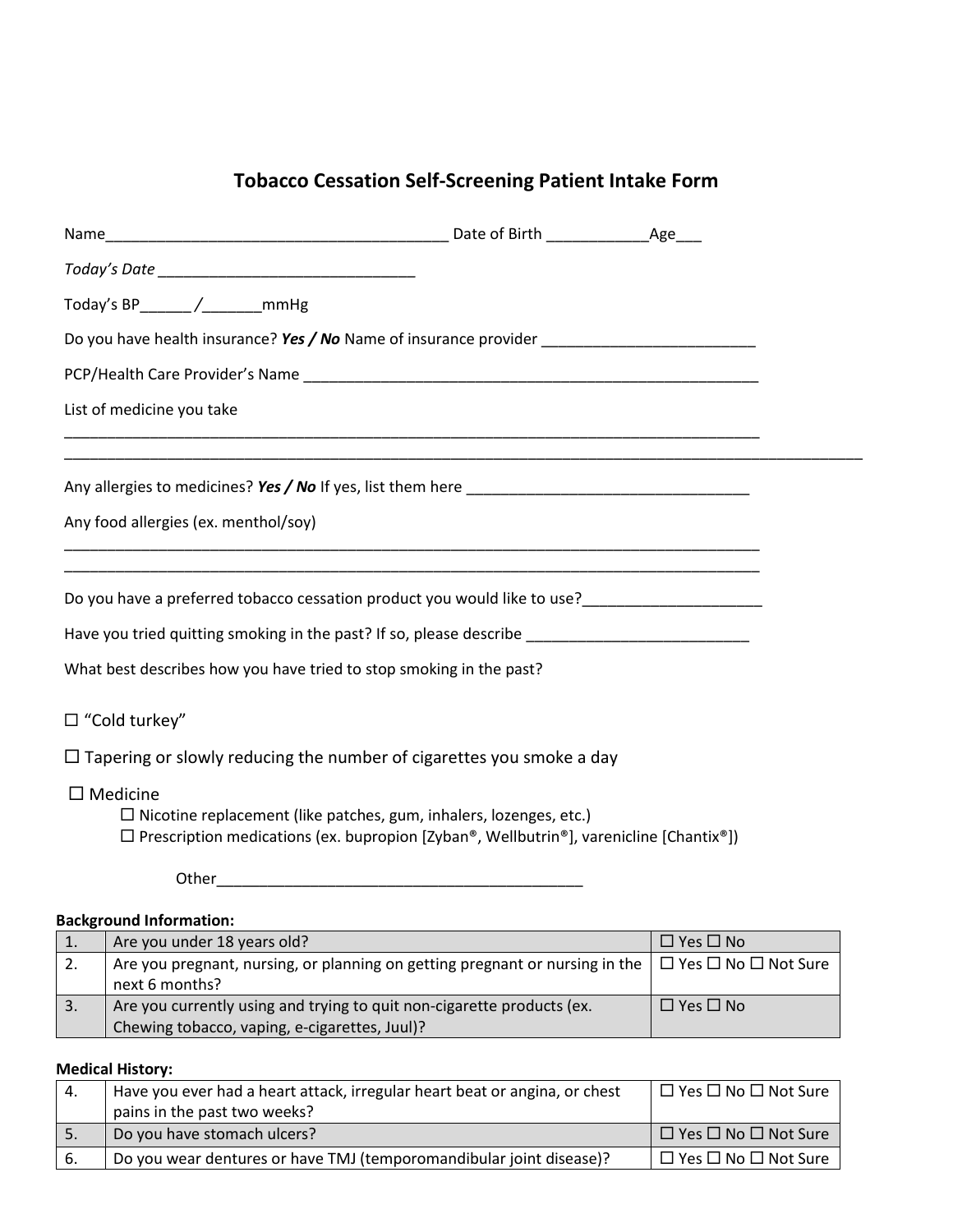|                         | Do you have a chronic nasal disorder (ex. nasal polyps, sinusitis, rhinitis)? | $\Box$ Yes $\Box$ No $\Box$ Not Sure |  |  |
|-------------------------|-------------------------------------------------------------------------------|--------------------------------------|--|--|
|                         | Do you have asthma or another chronic lung disorder (ex. COPD,                | $\Box$ Yes $\Box$ No $\Box$ Not Sure |  |  |
|                         | emphysema, chronic bronchitis)?                                               |                                      |  |  |
| <b>Tobacco History:</b> |                                                                               |                                      |  |  |

|  | Do you smoke fewer than 10 cigarettes a day? | $\Box$ Yes $\Box$ No |
|--|----------------------------------------------|----------------------|





**If patient and pharmacist are considering non-nicotine replacement therapy (ex. varenicline or bupropion) continue to answer the questions below.**

#### **Medical History Continued:**

| 10. | Have you ever had an eating disorder such as anorexia or bulimia?          | $\Box$ Yes $\Box$ No $\Box$ Not Sure |
|-----|----------------------------------------------------------------------------|--------------------------------------|
| 11. | Have you ever had a seizure, convulsion, significant head trauma, brain    | $\Box$ Yes $\Box$ No $\Box$ Not Sure |
|     | surgery, history of stroke, or a diagnosis of epilepsy?                    |                                      |
| 12. | Have you ever been diagnosed with chronic kidney disease?                  | $\Box$ Yes $\Box$ No $\Box$ Not Sure |
| 13. | Have you ever been diagnosed with liver disease?                           | $\Box$ Yes $\Box$ No $\Box$ Not Sure |
| 14. | Have you been diagnosed with or treated for a mental health illness in the | $\Box$ Yes $\Box$ No $\Box$ Not Sure |
|     | past 2 years? (ex. depression, anxiety, bipolar disorder, schizophrenia)?  |                                      |

## **Medication History:**

| 15. | Do you take a monoamine oxidase inhibitor (MAOI) antidepressant?                                      | $\Box$ Yes $\Box$ No $\Box$ Not Sure |
|-----|-------------------------------------------------------------------------------------------------------|--------------------------------------|
|     | (ex. selegiline [Emsam®, Zelapar®], Phenelzine [Nardil®], Isocarboxazid                               |                                      |
|     | [Marplan <sup>®</sup> ], Tranylcypromine [Parnate <sup>®</sup> ], Rasagiline [Azilect <sup>®</sup> ]) |                                      |
| 16. | Do you take linezolid (Zyvox®)?                                                                       | $\Box$ Yes $\Box$ No $\Box$ Not Sure |
| 17. | Do you use alcohol or have you recently stopped taking sedatives?                                     | $\Box$ Yes $\Box$ No $\Box$ Not Sure |
|     | (ex. Benzodiazepines)                                                                                 |                                      |

#### **The Patient Health Questionnaire 2 (PHQ 2):**

| Over the last 2 weeks, how often<br>have you been bothered by any of<br>the following problems? | <b>Not at All</b> | <b>Several Days</b> | <b>More than Half the</b><br>Days | <b>Nearly Every</b><br>Dav |
|-------------------------------------------------------------------------------------------------|-------------------|---------------------|-----------------------------------|----------------------------|
| Little interest or pleasure in doing<br>things                                                  |                   |                     |                                   |                            |
| Feeling down, depressed or hopeless                                                             |                   |                     |                                   |                            |

#### **Suicide Screening:**

| Over the last 2 weeks, how often      |  |  |
|---------------------------------------|--|--|
| have you had thoughts that you        |  |  |
| would be better off dead, or thoughts |  |  |
| of hurting yourself in some way?      |  |  |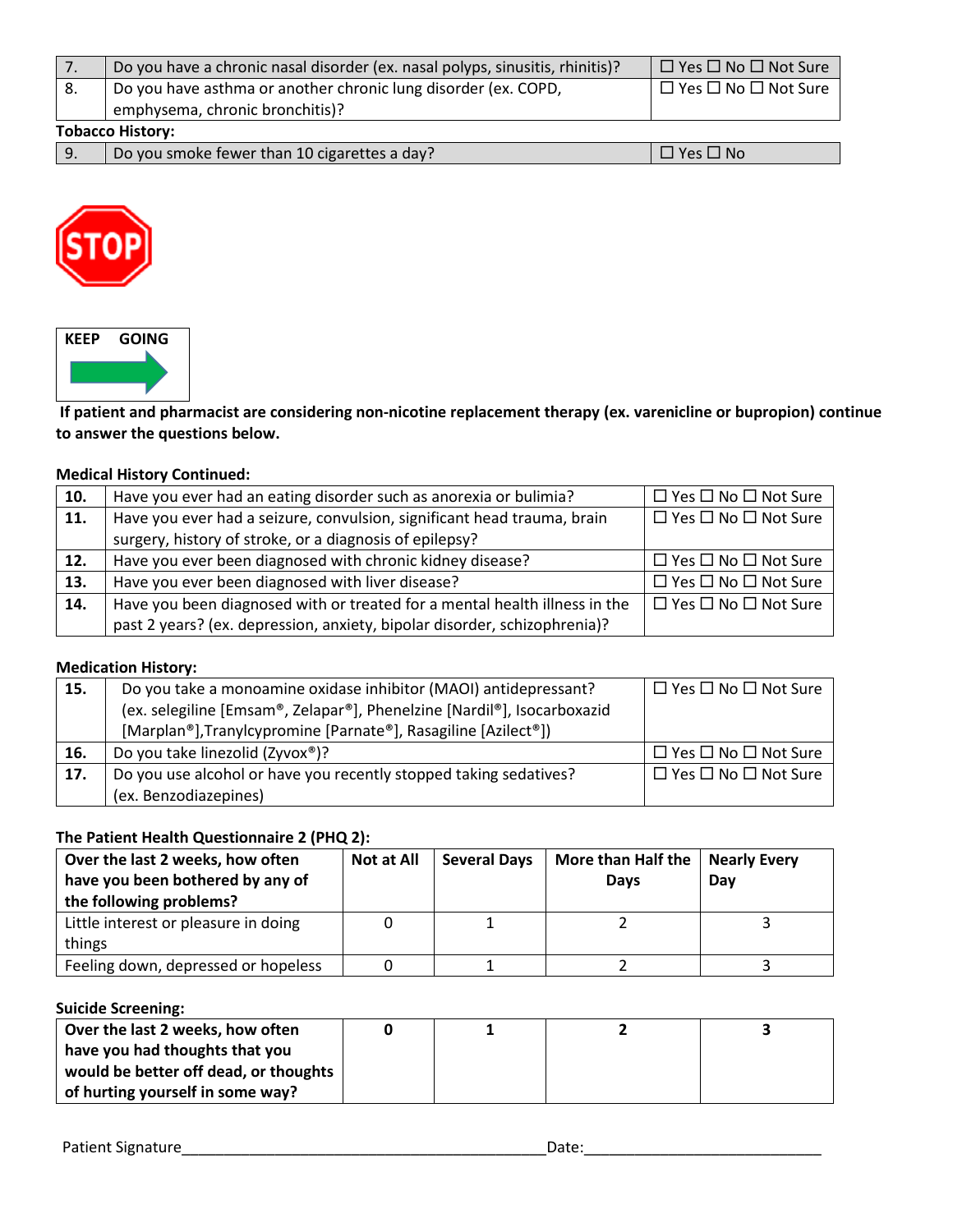*Optional-May be used by pharmacy if desired*

| <b>Patient Name:</b>                                                    | Date of Birth:                                                                       |
|-------------------------------------------------------------------------|--------------------------------------------------------------------------------------|
| <b>Address:</b>                                                         |                                                                                      |
| City/State/Zip                                                          | Phone:                                                                               |
| $\Box$ Verified DOB with valid photo ID                                 | $\square$ Referred patient to the Utah Quit Line (1-800-QUIT-NOW or www.quitnow.net) |
| □ BP Reading ______/____________* must be taken be a pharmacist         |                                                                                      |
| Note: Pharmacist must refer patient if blood pressure is $\geq$ 160/100 |                                                                                      |
| <b>Rx</b>                                                               |                                                                                      |
|                                                                         |                                                                                      |
|                                                                         |                                                                                      |
|                                                                         |                                                                                      |
| Pharmacy Phone:                                                         |                                                                                      |

*-or*-

□ Patient Referred

Notes: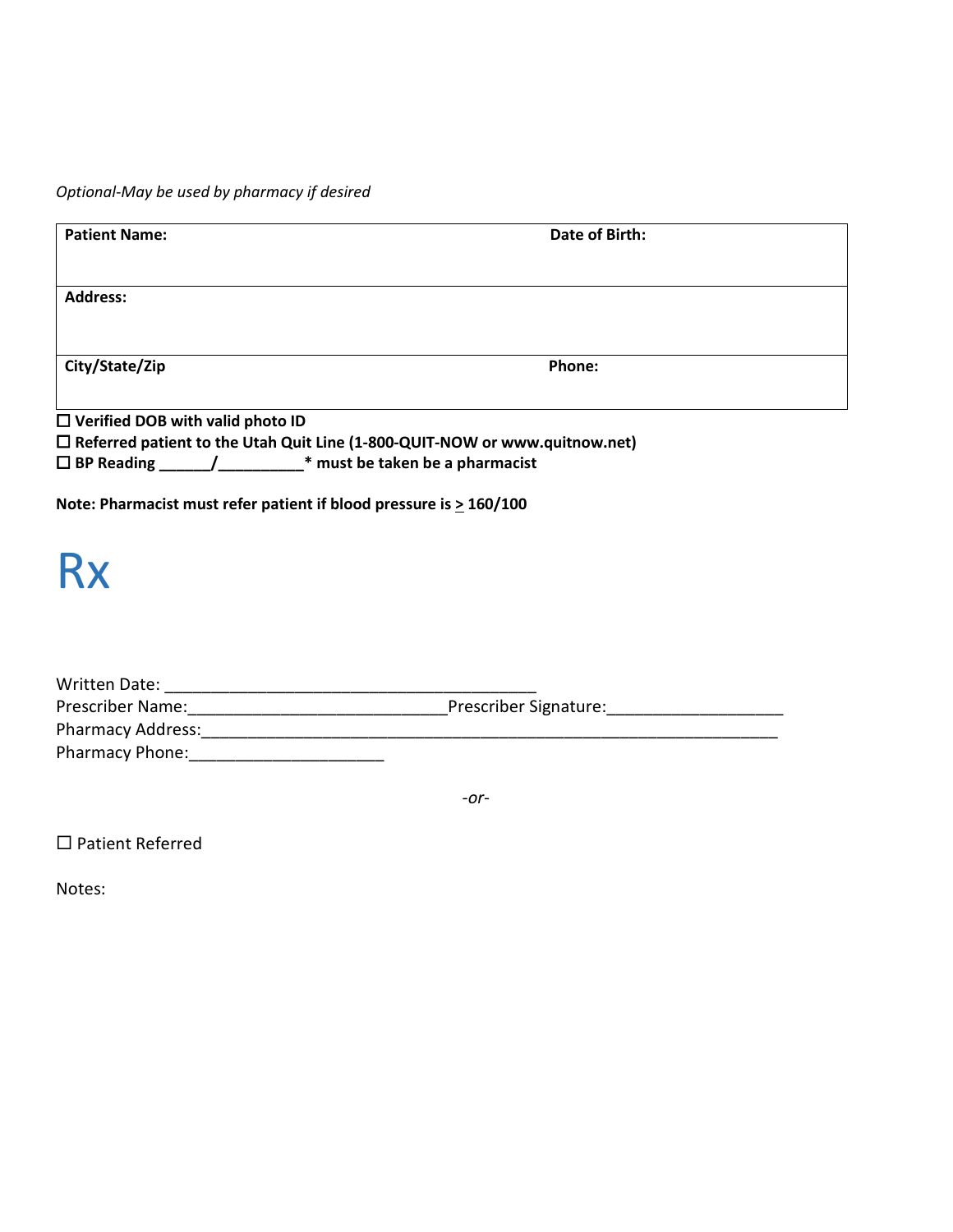| <b>Tobacco Cessation Assessment &amp; Treatment Care Pathway</b>                                                                                                                                                                            |                                                  |  |                                                                                    |                                                         |                                                                                      |                                                       |
|---------------------------------------------------------------------------------------------------------------------------------------------------------------------------------------------------------------------------------------------|--------------------------------------------------|--|------------------------------------------------------------------------------------|---------------------------------------------------------|--------------------------------------------------------------------------------------|-------------------------------------------------------|
| 1) Health and History Screen Part 1<br><b>Review Tobacco Cessation Patient</b>                                                                                                                                                              | No = No Contraindicating<br>Conditions.          |  |                                                                                    | $Yes/Not sure =$<br><b>Contraindicating Conditions.</b> |                                                                                      | Refer to PCP<br><b>AND Utah Quit</b>                  |
| Questionnaire (Questions 1-2)                                                                                                                                                                                                               | Continue to step 2                               |  |                                                                                    |                                                         |                                                                                      | Line 1-800-QUIT-<br><b>NOW</b>                        |
|                                                                                                                                                                                                                                             |                                                  |  |                                                                                    |                                                         |                                                                                      |                                                       |
| 2) Health and History Screen Part 2<br><b>Review Tobacco Cessation Patient</b><br>Questionnaire (Question 3)                                                                                                                                | <b>Smoking Cigarettes.</b><br>Continue to step 3 |  | Yes to question 3                                                                  |                                                         | Refer to Utah Quit Line<br>1-800-QUIT-NOW to<br>receive counseling and<br><b>NRT</b> |                                                       |
| 3) Blood Pressure Screen<br>BP<160/100<br>Take and document patient's current blood pressure.<br>(Note: RPh may choose to take a second reading if<br>initial is high)                                                                      |                                                  |  | Continue to step 4                                                                 | BP > 160/100                                            |                                                                                      | Refer to PCP AND<br>Utah Quit Line 1-800-<br>QUIT-NOW |
| 4) Medical History<br>No, to question 4 and 5.<br>Nicotine Replacement Therapy<br>Continue to step 5<br>Questions (Questions 4-5)                                                                                                           |                                                  |  | Yes, to question<br>4 and/or 5                                                     |                                                         |                                                                                      | Refer to PCP AND Utah Quit<br>Line 1-800-QUIT-NOW     |
|                                                                                                                                                                                                                                             |                                                  |  |                                                                                    |                                                         |                                                                                      |                                                       |
| 5) Medical History<br>Nicotine Replacement Therapy Questions (Questions 6-8)<br>Question 6 = if Yes, avoid using nicotine gum<br>Question 7 = if Yes, avoid using nicotine nasal spray<br>Question 8 = if Yes, avoid using nicotine inhaler |                                                  |  | If patient wants NRT,<br>If patient wants<br>prescribe NRT*<br>continue to step 6. |                                                         | bupropion or varenicline,                                                            |                                                       |
| Prescribing NRT* (pg.2):                                                                                                                                                                                                                    |                                                  |  |                                                                                    | <b>Tobacco History (Question 9 on questionnaire)</b>    |                                                                                      |                                                       |
| " Combination NRT is preferred (Nicotine patch + Acute NRT)                                                                                                                                                                                 |                                                  |  |                                                                                    |                                                         |                                                                                      |                                                       |

| ■ Combination NRT is preferred (Nicotine patch + Acute NRT) |                                                                      |
|-------------------------------------------------------------|----------------------------------------------------------------------|
| Acute NRT= Nicotine gum, Nicotine lozenge, Nicotine nasal   | If Yes to smoking < 10 cigs/day, start with nicotine patch 14 mg/day |
| spray, Nicotine inhaler                                     | If No to smoking < 10 cigs/day, start with nicotine patch 21 mg/day  |

| 6) Medical History                       | Consider NRT* if yes to any question from 10-14                                                                                                                                                                  |                                                   |
|------------------------------------------|------------------------------------------------------------------------------------------------------------------------------------------------------------------------------------------------------------------|---------------------------------------------------|
| Bupropion and                            | a) If yes to any question $\sim$ avoid bupropion.<br>If patient still wants bupropion, refer.                                                                                                                    | Refer to PCP AND Utah Quit<br>Line 1-800-QUIT-NOW |
| varenicline screening<br>Questions 10-14 | b) If yes to any questions from 12-14 $\rightarrow$ avoid varenicline.<br>If patient still wants varenicline, refer.                                                                                             | Refer to PCP AND Utah Quit<br>Line 1-800-QUIT-NOW |
|                                          | If patient answered no to questions $10 - 14$ , continue to step 7.<br>If patient answered no to questions 12-14, but yes to question 10<br>and/or 11, AND wants varenicline (but not bupropion), skip to step 8 |                                                   |

| 7) Medication      | If patient answered no to    | If patient answered yes to any question from      | Refer to PCP if patient |
|--------------------|------------------------------|---------------------------------------------------|-------------------------|
| <b>History</b>     | questions 15-17, review      | 15-17 - Avoid bupropion. - Refer if patient still | wants bupropion;        |
|                    | depression screening step 8. | wants bupropion. - If patient wants               | NRT <sup>*</sup> can be |
| Questions 15-17 on |                              | varenicline, continue to depression screening     |                         |
| questionnaire      |                              | step 8.                                           | considered              |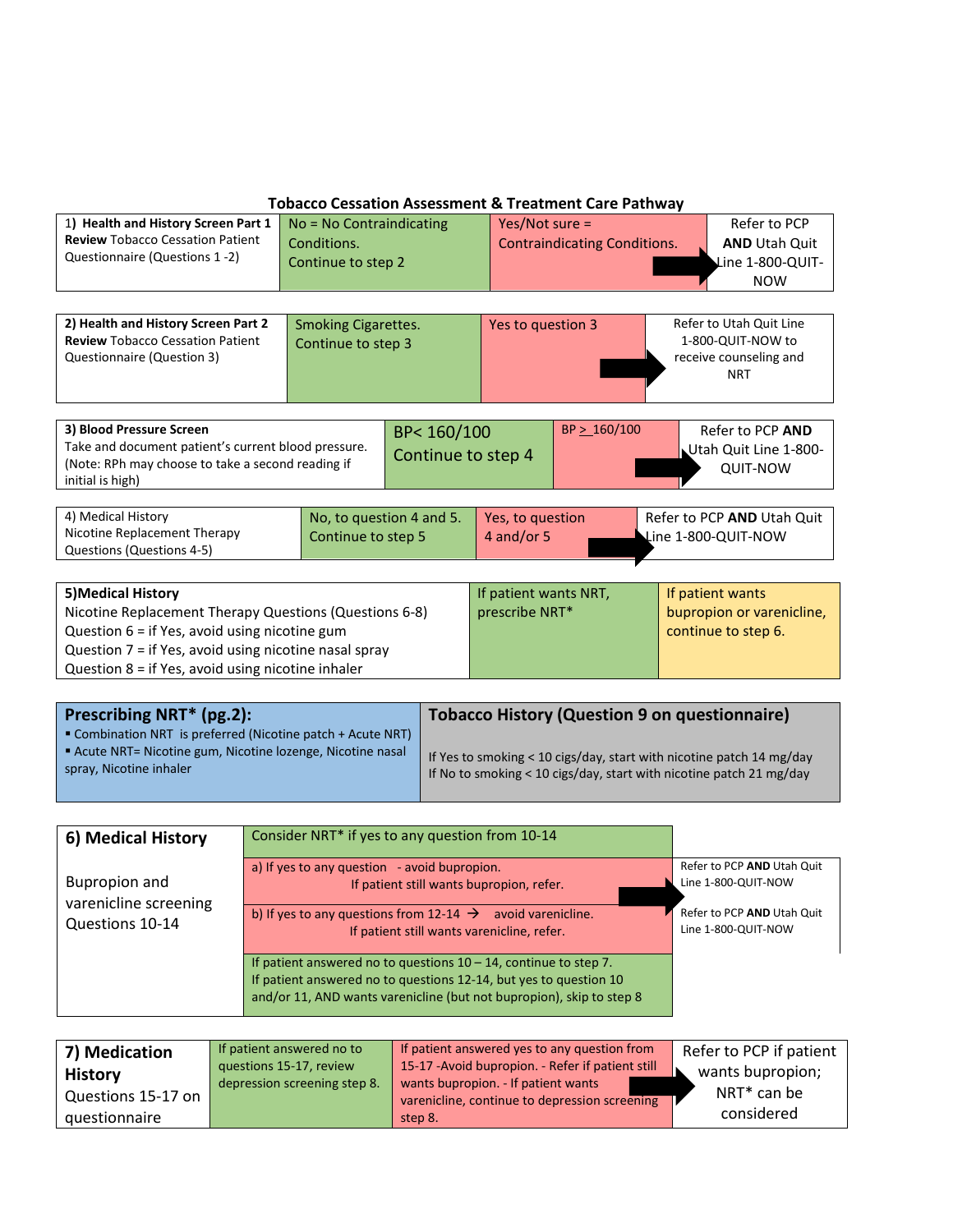| 8) The Patient Health       | Score < 3 on PHQ2. Review    | Score > 3 on PHQ. Avoid bupropion and    | Refer to PCP; NRT*  |
|-----------------------------|------------------------------|------------------------------------------|---------------------|
| Questionnaire 2 (PHQ 2):    | Suicide Screening in step 9. | varenicline, refer to PCP for treatment. | L can be considered |
| <b>Depression Screening</b> |                              | NRT <sup>*</sup> can be offered.         |                     |
|                             |                              |                                          |                     |

| 9) Suicide Screening | Score of 0 on suicide  | Score > 1 on suicide | Call PCP office to notify them of  |
|----------------------|------------------------|----------------------|------------------------------------|
|                      | screening. May         | screening. Immediate | positive suicide screening and     |
|                      |                        |                      |                                    |
|                      | prescribe bupropion or | referral to PCP.     | determine next steps. After        |
|                      | varenicline.           |                      | hours, refer to suicide hotline 1- |
|                      |                        |                      | 800-273-8255                       |

| <b>Prescribing Bupropion:</b>                                                                                                                 | <b>Prescribing Varenicline:</b>                                                                   |
|-----------------------------------------------------------------------------------------------------------------------------------------------|---------------------------------------------------------------------------------------------------|
| 150mg SR daily for 3 days then 150mg SR twice                                                                                                 | 0.5mg daily for 3 days then 0.5mg twice daily for 3 days                                          |
| daily for 8 weeks or longer. Quit day after day 7.                                                                                            | then 1mg twice daily for 12 to 24 weeks (may use Starter<br>Pack).                                |
| Consider combining with Nicotine patch or                                                                                                     |                                                                                                   |
| Nicotine lozenge or Nicotine gum for increased<br>efficacy.*                                                                                  | Quit day after day 7 or alternatively quit date up to 35<br>days after initiation of varenicline. |
| For patients who do not tolerate titration to the<br>full dose, consider continuing 150mg once daily<br>as the lower dose has shown efficacy. | Generally not use in combination with other smoking<br>cessation medications.                     |